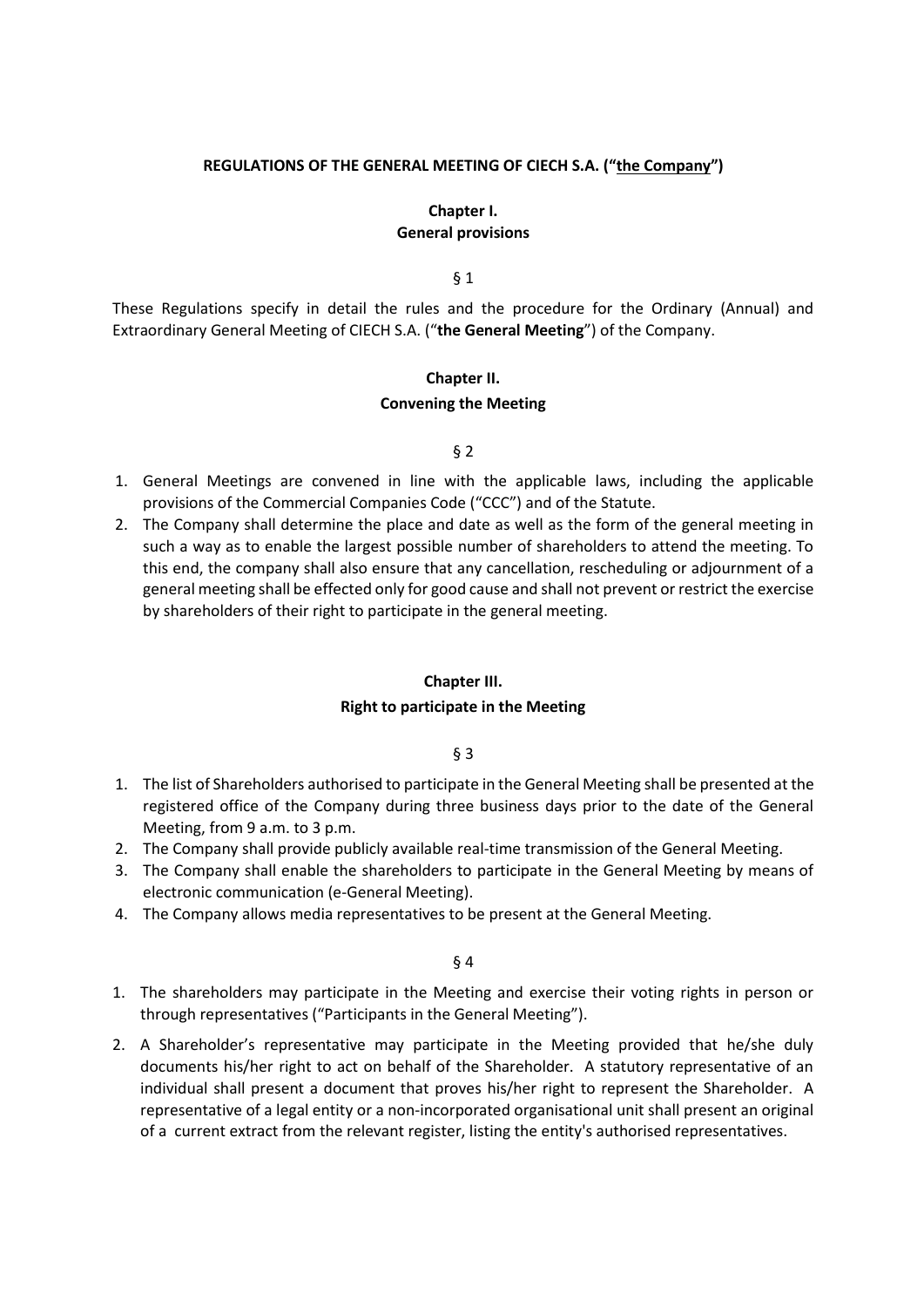- 3. All documents in a foreign language, including official documents confirming the Shareholder representative's authorisation to act shall be submitted with a sworn translation into Polish.
- 4. A power of attorney shall be made in writing or in an electronic form. The fact that the power of attorney to participate in the General Meeting has been granted or revoked shall be communicated to the Company by the Shareholder via electronic mail to wza@ciechgroup.com.
- 5. The Company shall undertake relevant activities to identify the Shareholder and his/her attorney in order to verify whether the power of attorney granted in an electronic form is valid.

- 1. Apart from the Participants in the General Meeting, the Meeting may be attended by Members of the Management Board and the Supervisory Board.
- 2. Moreover, the following persons may attend the General Meeting:
	- 1) experts, advisers and employees of the Company whose presence is deemed necessary by the Management Board or the Supervisory Board of the Company,
	- 2) persons providing services to the General Meeting,
	- 3) representatives of the media, invited by the Management Board of the Company, unless the General Meeting raises an objection against their presence in the form of a resolution,
	- 4) the persons referred to in Art. 370 § 3 and Art. 395 § 3 sentence 2 of CCC,
	- 5) the auditor of the Company invited by the Management Board of the Company.

#### **Chapter IV.**

# **Opening of the General Meeting.**

# § 6

The Meeting is opened by the Chairman of the Supervisory Board of the Company, and if the Chairman is absent - by the Vice-Chairman of the Supervisory Board of the Company. If none of them is able to open the General Meeting, the Meeting shall be opened by the President of the Management Board of the Company or a person designated by the Management Board of the Company.

§ 7

A person who opens the General Meeting shall immediately order the election of the Chairman of the General Meeting and refrain from any other decisions on substantial or formal matters, except for procedural decisions that may be necessary to start the session.

# **Chapter V.**

# **Chairman of the General Meeting and Secretary of the General Meeting**

- 1. The Chairman of the General Meeting is elected from among the eligible Participants in the General Meeting.
- 2. Each eligible Participant in the General Meeting has the right to put forward one candidate for the function of the Chairman of the General Meeting.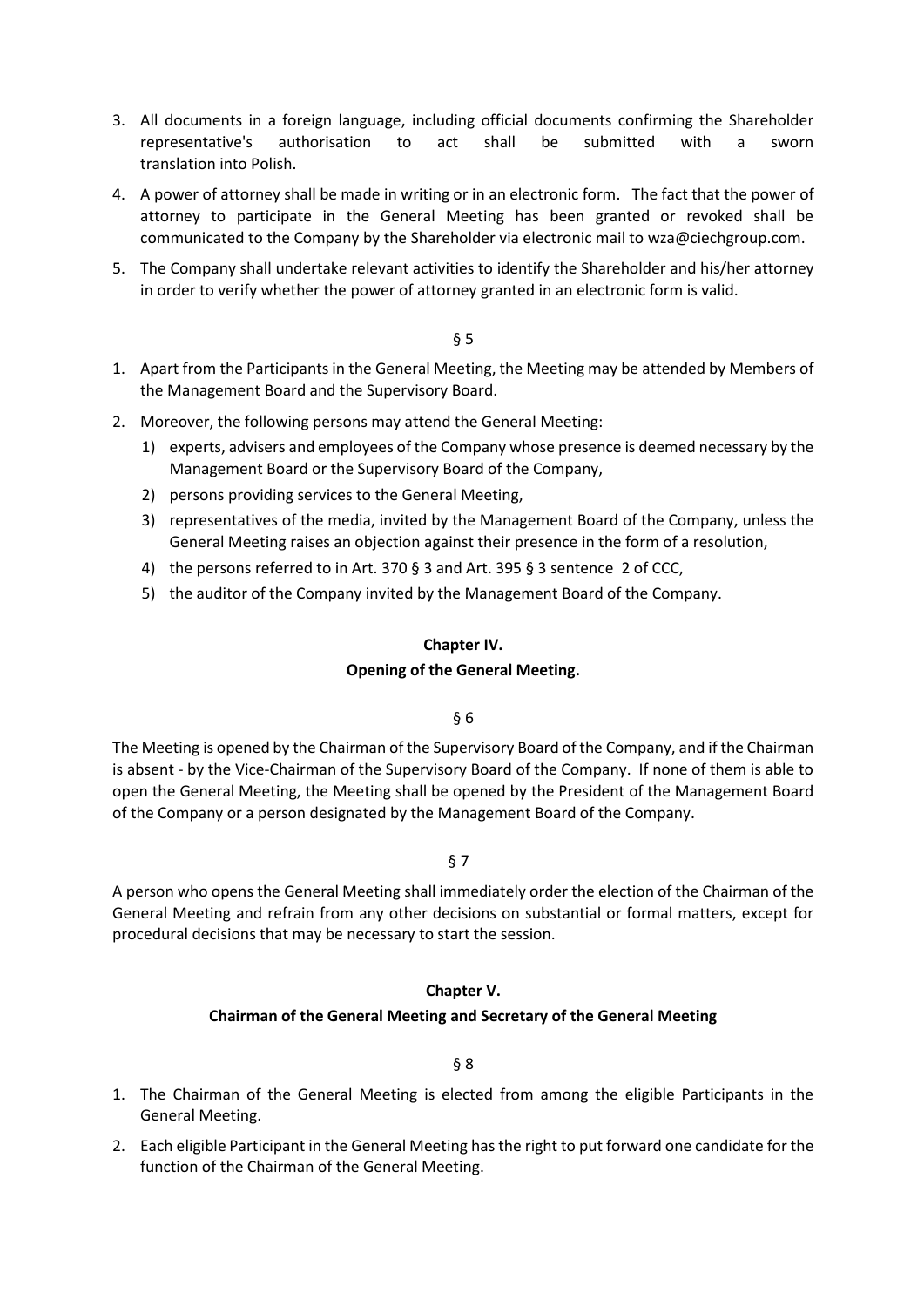- 3. The General Meeting elects the Chairman in a secret ballot. The Chairman of the General Meeting shall be the person elected by the General Meeting by means of a resolution adopted by an absolute majority of votes. The vote is ordered on the candidates in the order of their presentation, until the resolution is adopted on the election of the Chairman of the General Meeting. Upon the adoption of a resolution, no more vote is held regarding the next presented candidates.
- 4. The person opening the Meeting supervises the voting process, announces who has been elected the Chairman and transfers the session chairmanship to that person.

- 1. The Chairman of the General Meeting chairs the Meeting's session in line with the adopted agenda, the provisions of law, the Company's Statute and the Regulations of the General Meeting. He ensures an efficient course of the Meeting's session and respect for the rights and interests of all the Shareholders.
- 2. The Chairman of the General Meeting may, at his own initiative, order procedural breaks in the Meeting other than the breaks ordered by the General Meeting according to Art. 408 § 2 of CCC.

§ 10

1. In order to ensure a smooth completion of the tasks, the Chairman of the General Meeting may appoint, the contract of the contract of the contract of the contract of the contract of the contract of the contract of the contract of the contract of the contract of the contract of the contract of the contract of the c among the Participants in the general Meeting or other attendees, one person who will act as

a Secretary of the General Meeting. The appointment of the Secretary does not require the adoption of a resolution by the General Meeting.

2. The task of the Secretary of the General Meeting is to perform auxiliary activities entrusted to him by the Chairman of the General Meeting.

# **Chapter VI.**

#### **Attendance list.**

§ 11

- 1. As soon as he is elected, the Chairman shall check and sign the attendance list, where all participants in the General Meeting are named, along with their respective shareholdings and the number of the resulting votes.
- 2. Any change in the attendance list shall be acknowledged by another signature thereof by the Chairman of the General Meeting.
- 3. The attendance list shall be displayed during the session of the General Meeting, until the closure thereof.

#### § 12

When compiling the attendance list, the persons authorised by the Management Board of the Company should:

1) check whether the Company's Shareholder is authorised to participate in the General Meeting;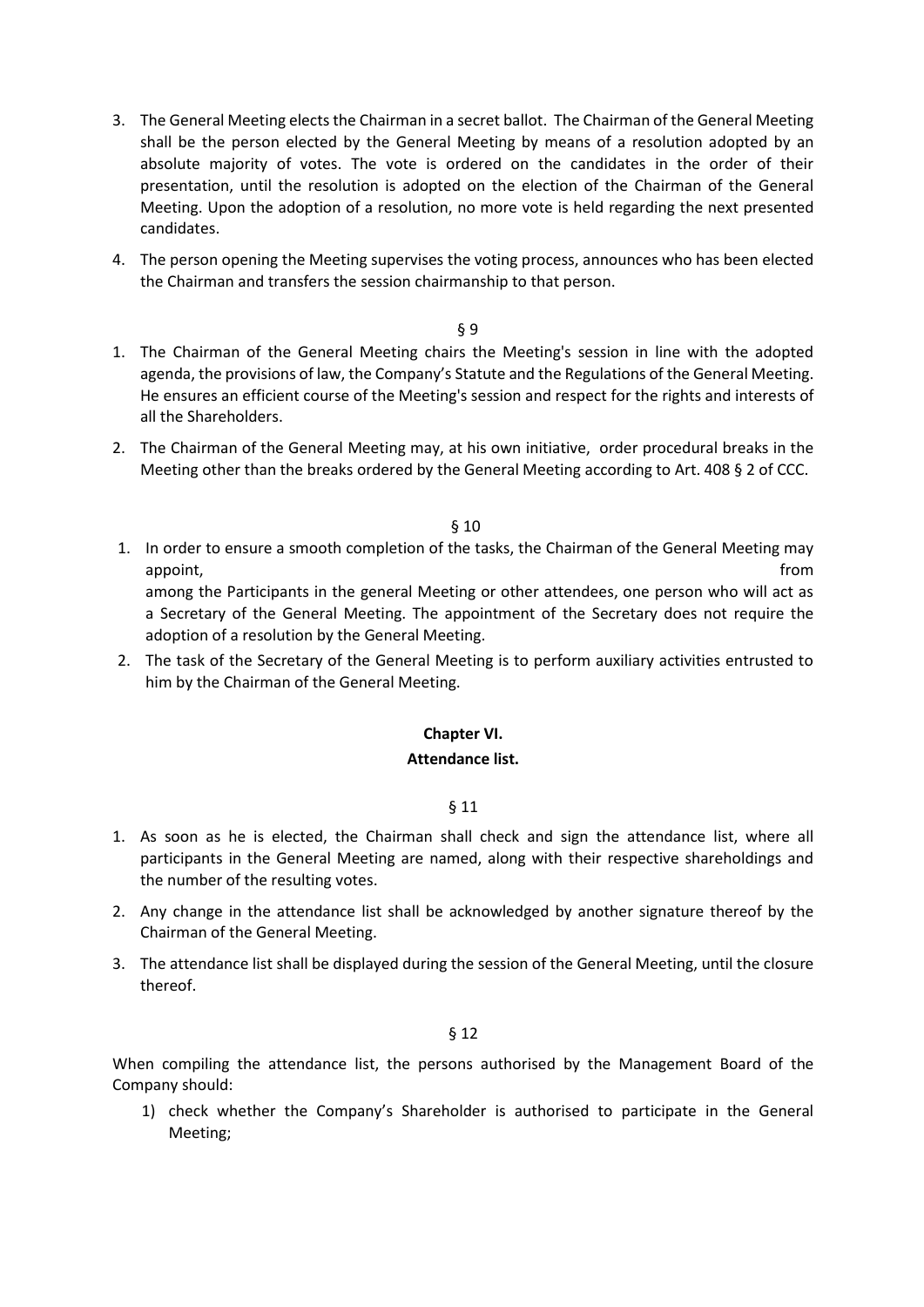- 2) check the Company's Shareholder's or his/her representative's identity on the basis of an original extract from the relevant register, his/her personal ID card, passport or another reliable document;
- 3) check the power of attorney for its correctness, including the power of attorney granted in an electronic form or other authorisation to represent the Company's Shareholder at the General Meeting, and it is assumed that written documents confirming the right to represent the Company's Shareholder at the General Meeting or, respectively, any proof that the power of attorney has been granted in an electronic form are legal and do not require further acknowledgement, unless their authenticity or validity raise any doubts of the Management Board of the Company or the Chairman of the General Meeting;
- 4) obtain the signature of the Participant in the General Meeting;
- 5) give the Company's Shareholder or his/her representative or attorney a document for voting, a relevant magnetic card or another voting device.

Appeals concerning authorisations to participate in the General Meeting are submitted to the Chairman of the General Meeting. A decision of the Chairman of the General Meeting shall be final and enforceable.

#### § 14

- 1. At the request of the Company's Shareholders holding 1/10 (one-tenth) of the share capital represented at the General Meeting, the attendance list shall be checked by a committee elected specifically for that purpose ("**the Committee**"), comprising at least three members. The requesting parties shall be entitled to elect one member of the Committee.
- 2. Each Participant in the General Meeting has the right to put forward 2 candidates, whose names will be included in the minutes. Voting shall be conducted by means of a secret ballot.
- 3. At the request of the Committee, adopted by a majority of votes of the Committee members, the General Meeting may adopt a resolution of participation of other Company's Shareholders in the General Meeting.

# § 15

Once the attendance list has been signed, the Chairman confirms the Meeting's ability to adopt resolutions and presents the agenda.

# **Chapter VII.**

# **Ballot Counting Committee and its duties.**

# § 16

If voting at the General Meeting does not take place with the use of magnetic cards or other electronic devices, the Chairman of the General Meeting may order the election of the Ballot Counting Committee.

#### § 17

1. The Ballot Counting Committee is composed of three persons elected by the General Meeting from among participants in the General Meeting.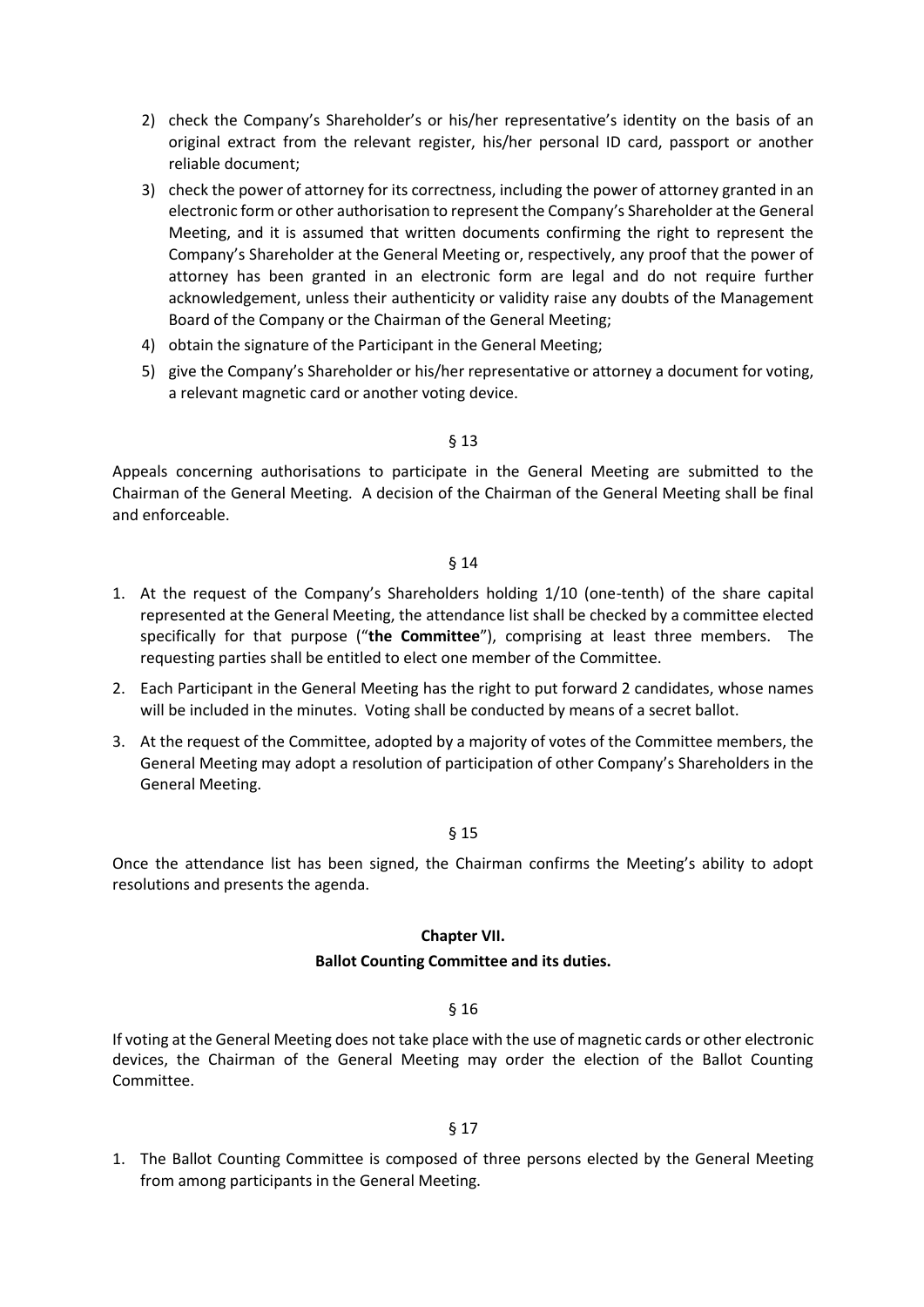- 2. Candidates for the Ballot Counting Committee are put forward by the participants in the General Meeting. Each of the participants may put forward up to 3 members. Voting shall be held individually for each candidate and it shall be conducted by means of a secret ballot. A member of the Ballot Counting Committee shall be the person elected by the General Meeting by means of a resolution adopted by an absolute majority of votes. The vote is ordered on the candidates in the order of their presentation, until the election of all the members thereof. Upon the adoption of a resolution on election of 3 members of the Ballot Counting Committee, no more vote is held regarding the next presented candidates.
- 3. The duties of the Ballot Counting Committee shall include, in particular:
	- 1) overseeing the correct voting process;
	- 2) determination of voting results and communicating them to the Chairman of the General Meeting so that he may announce them;

# **Chapter VIII. Consideration of the agenda.**

# § 18

- 1. Once the attendance list has been signed, the Chairman of the General Meeting puts the agenda to vote by the General Meeting.
- 2. The General Meeting may rearrange the order of issues covered by the announced agenda. It may also adopt a resolution to remove specific issues from the agenda.
- 3. If the General Meeting adopts a resolution to remove a specific item from the agenda, any motions concerning such issue shall remain unprocessed.

- 1. Draft resolutions on issues covered by the agenda that are presented to the participants in the Meeting shall be justified by the Management Board orally at the request of the Participants in the General Meeting or at the request of another entity if such entity has requested the inclusion of a given resolution in the agenda.
- 2. No justification shall be required for resolutions on procedural and formal issues or resolutions that are typical resolutions adopted in the course of the Ordinary (Annual) General Meeting.
- 3. Draft resolutions of the General Meeting concerning matters placed on the agenda of the General Meeting should be submitted by Shareholders no later than 3 days before the General Meeting.
- 4. If a decision on the Company's entering into a material transaction with a related entity is made by the General Meeting, prior to making such a decision the Company shall provide all Shareholders with access to information necessary to assess the impact of the transaction on the Company's interest, including the opinion of the Supervisory Board,
- 5. In the event that the subject of the General Meeting is the appointment to the Supervisory Board or the appointment of the Supervisory Board of a new term of office:
	- 1) candidates for members of the Board should be proposed within a timeframe allowing the Shareholders present at the General Meeting to make a decision with due discernment, but not later than 3 days before the General Meeting; the candidates, together with a set of materials concerning them, should be immediately published on the Company's website;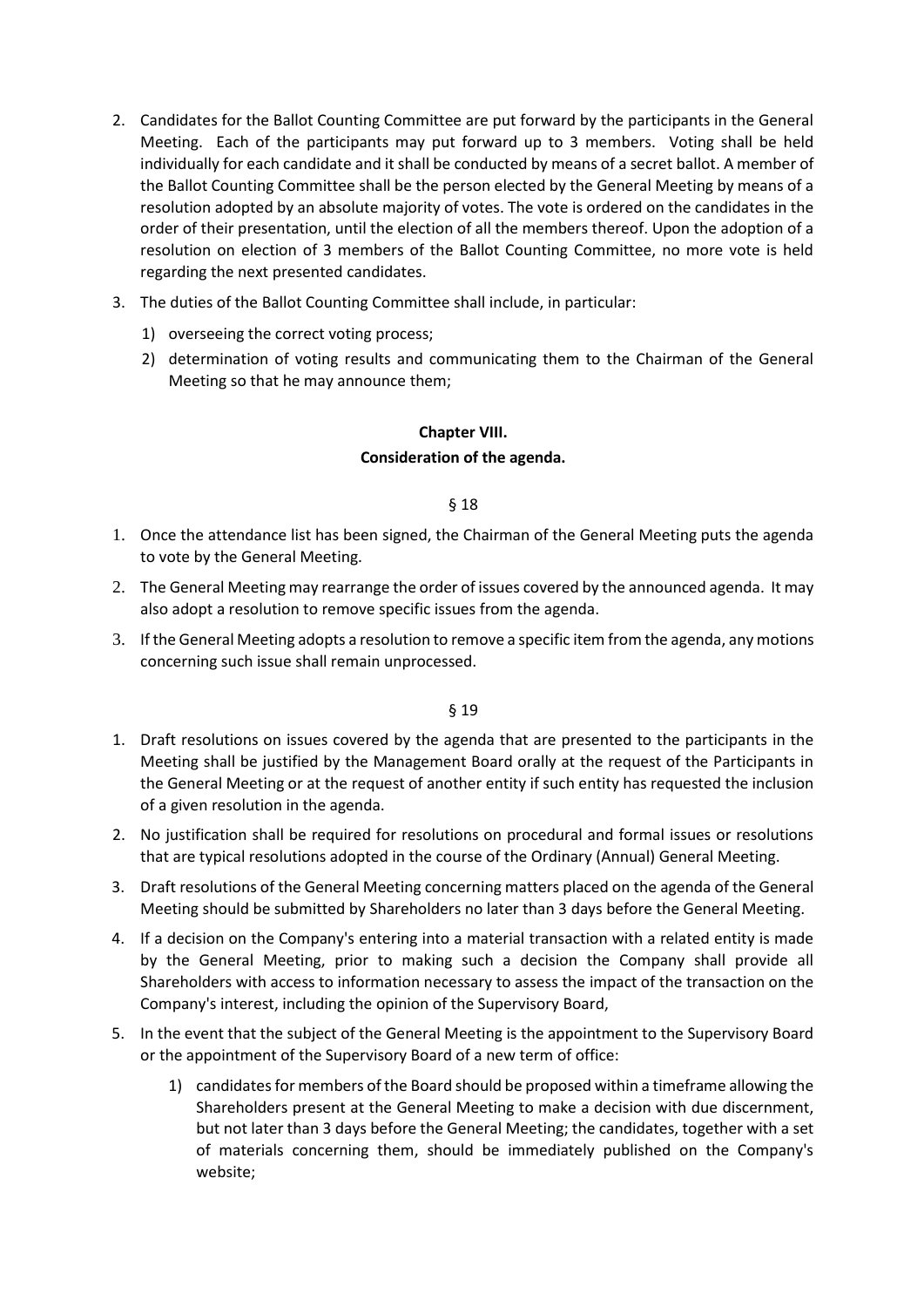2) a candidate for a member of the Supervisory Board shall submit declarations regarding the fulfilment of the requirements for members of the audit committee set out in the Act of 11 May 2017 on auditors, audit firms and public supervision, as well as regarding the existence of the candidate's real and significant links with a shareholder holding at least 5% of the total number of votes in the company.

#### § 20

- 1. Voting on draft resolutions concerning issues covered by the agenda of the General Meeting shall be held after a discussion. A decision to close the discussion shall be taken by the Chairman. Taking the floor shall only be allowed for issues covered by the agenda and discussed at a given time. Each participant in the General Meeting shall have a right to one statement and one rejoinder in the discussion on each issue of the agenda.
- 2. If a Participant in the General Meeting:
	- 1) exceeds, in the opinion of the Chairman of the General Meeting, the reasonable speaking time, or the time-limit set for a statement or rejoinder; or
	- 2) discusses topics which are not covered by the agenda; or
	- 3) makes abusive statements,

the Chairman shall admonish the Participant in the General Meeting, and if the Participant in the General Meeting fails to obey, the Chairman may forbid him/her to continue.

- 3. The Chairman of the General Meeting may decide to expel from the session room any person who disturbs the peace and order of the session. If such decision concerns a Participant in the General Meeting, he/she shall have a right to appeal to the General Meeting which shall take its decision in the form of a resolution.
- 4. The Chairman of the General Meeting may, at any time, give the floor to members of the Management Board of the Company or members of the Supervisory Board of the Company in order to explain issues considered during the session of the General Meeting. At the request of a member of the Management Board of the Company or a member of the Supervisory Board of the Company, the Chairman of the General Meeting may also give the floor to the other persons specified in § 5 section 2 of these Regulations.
- 5. After covering all the issues on the agenda, the Chairman of the General Meeting closes the General Meeting.

# **Chapter IX.**

# **Rules for submitting motions.**

- 1. The Participants in the General Meeting may submit substantive motions concerning the issues covered by the agenda, procedural motions and a motion to convene an extraordinary general meeting.
- 2. Substantive motions may refer to:
	- 1) amendments to draft resolutions;
	- 2) removing a specific issue from the agenda;
	- 3) rearranging the order of individual points of the agenda;
	- 4) appointment and dismissal of members of the Supervisory Board of the Company.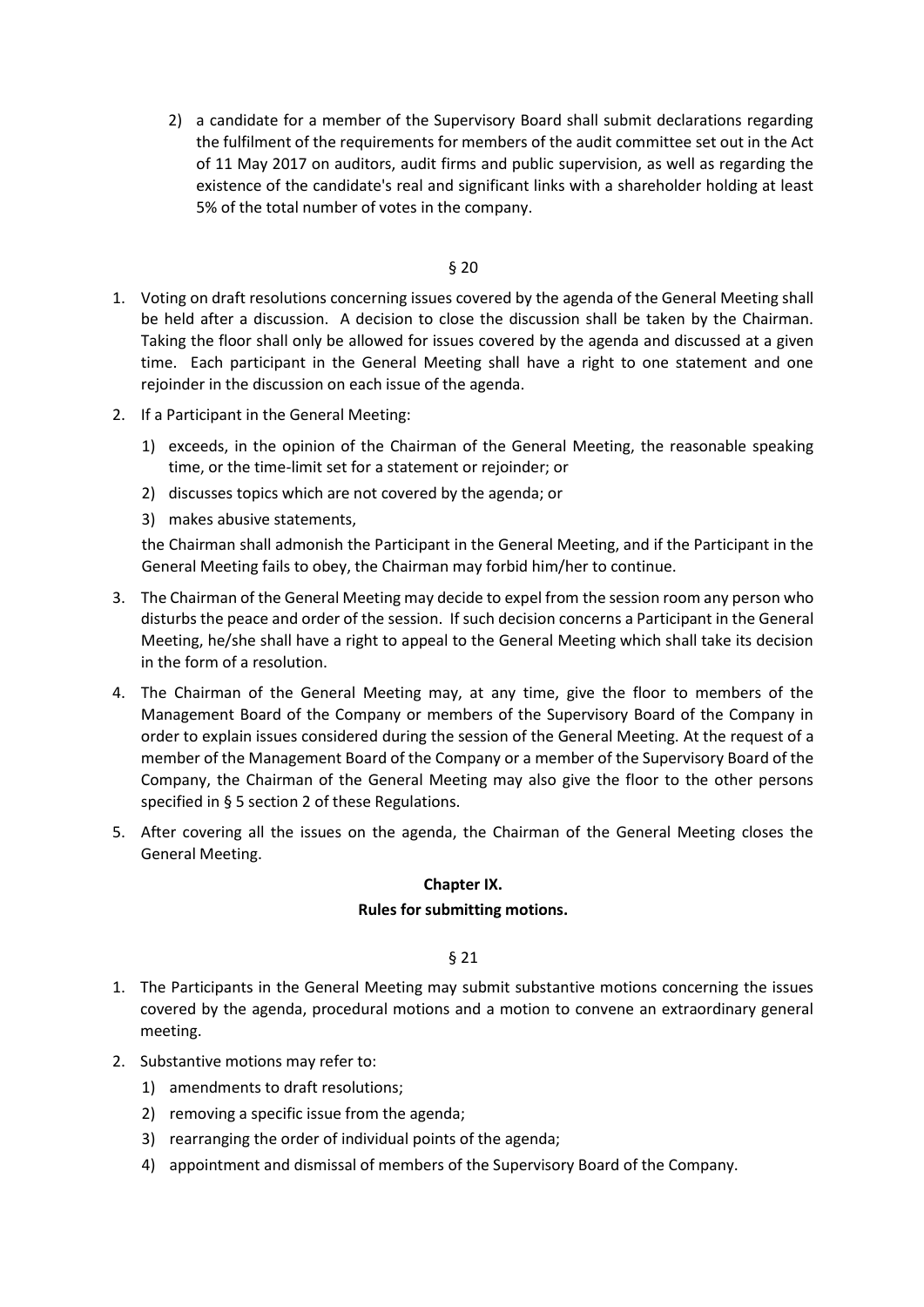- 3. The motions referred to in section 2 shall be submitted to the Chairman of the General Meeting in writing.
- 4. Procedural motions may be submitted to the Chairman of the General Meeting orally.
- 5. A procedural motion regarding the ordering of a break in the session of the General Meeting shall be put to vote according to the rules specified in Art. 408 § 2 of the CCC. If the motion concerns a short technical break which does not adjourn the remaining part of the General Meeting's session to a different date, the relevant provisions of § 9 section 2 of these Regulations shall apply accordingly.

# **Chapter X.**

# **Voting rules.**

# § 22

- 1. Resolutions of the Meeting shall be adopted by means of a vote.
- 2. Resolutions of the Meeting shall be adopted by means of an absolute majority of votes, unless the provisions of the CCC or the Statute provide stricter conditions for the adoption of a resolution.
- 3. Voting shall be open. A secret ballot shall be ordered in the cases stipulated by the provisions of CCC or the Statute of the Company. A secret ballot shall also be ordered when a Participant in the General Meeting requests the adoption of a resolution by means of a secret ballot.
- 4. A vote may be held with the use of electronic voting cards or devices, which ensure that votes are cast in the number corresponding to the maximum number of held shares, and eliminate - in the case of a secret ballot - a possibility to track the voting patterns of individual Participants in the General Meeting.
- 5. After the closure of the General Meeting, the Participant in the General Meeting may request a print-out illustrating the voting patterns of each of the Participants in the General Meeting in connection with a given resolution, with the exception of resolutions adopted by means of a secret ballot.

# § 23

- 1. Prior to the vote, the Chairman of the General Meeting shall read a draft resolution to be put to vote, and then shall ask the Participants in the General Meeting if they are going to submit any motions to amend the draft resolution.
- 2. If motions to amend the draft resolutions are submitted by the Participants in the General Meeting, such motions shall be put to vote prior to the vote on the draft resolution, subject to the sections below.
- 3. If more than one motion to amend is submitted with regard to one draft resolution, the decision in what order individual motions should be voted on shall be taken by the Chairman of the General Meeting, taking into account the substantive scope of each of such motions.
- 4. Following the vote on motions to amend draft resolutions, the Chairman of the General Meeting shall order the vote on the draft resolution, taking into account the amendments adopted by the General Meeting.

# § 24

The results of the vote shall be announced by the Chairman of the General Meeting. Once the results of the vote are announced, the Chairman of the General Meeting shall allow the participants in the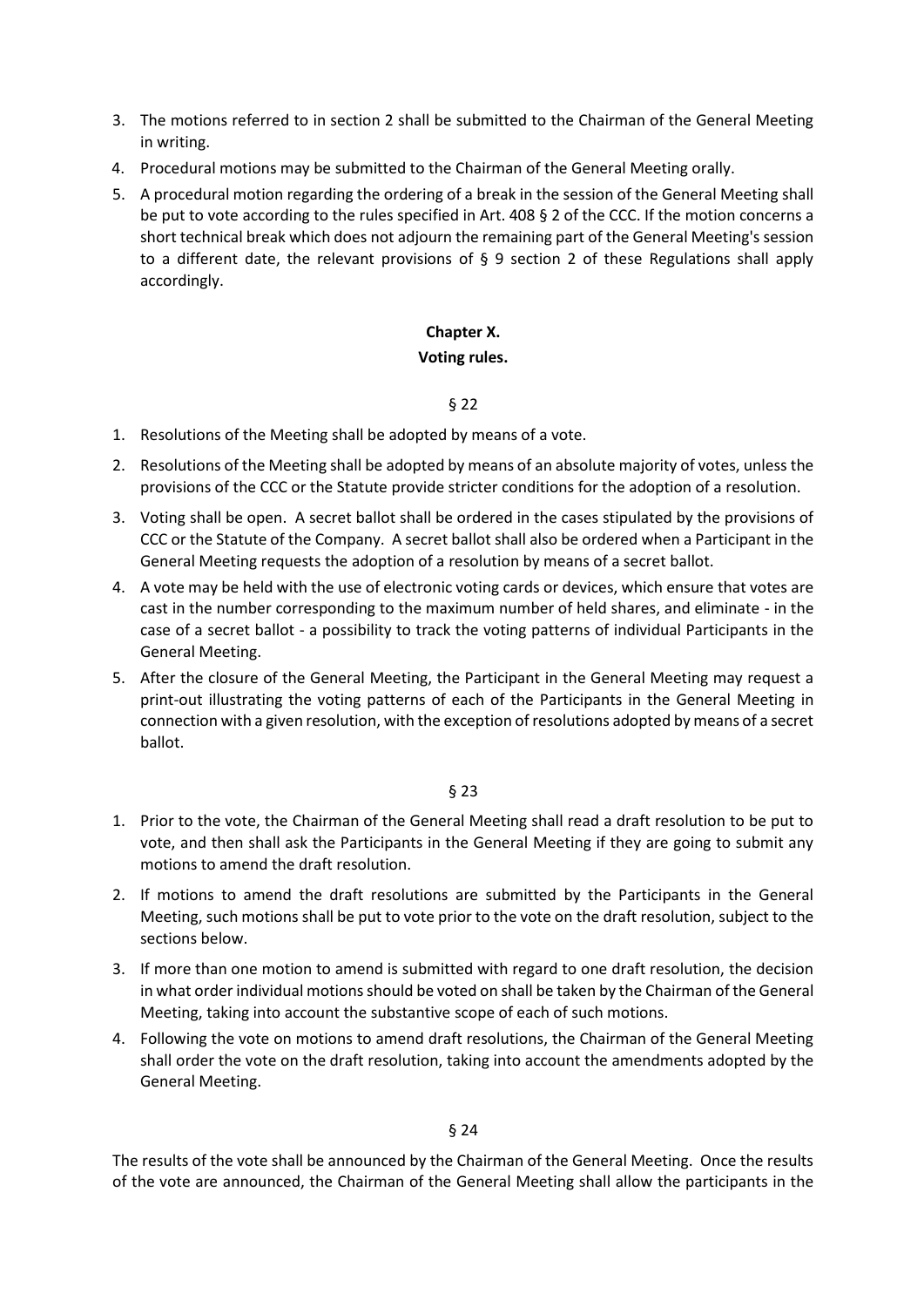General Meeting to submit their objections with a brief justification to be included in the minutes on the General Meeting which are drawn-up by a notary in the form of a notarial deed.

#### § 25

The General Meeting may amend or revoke its previous resolution (reconsideration).

#### § 26

A Participant in the General Meeting who is a member of the Company's governing authorities may take part in the vote on the acknowledgement of fulfilment of duties by other members of that authority of the Company that he/she is a member of.

# **Chapter XI.**

#### **Appointment and dismissal of members of the Supervisory Board of the Company**

#### § 27

- 1. The number of members of the Supervisory Board shall be determined by the General Meeting, by means of a resolution.
- 2. Each Participant in the General Meeting may put forward one or more candidates to sit in the Supervisory Board of the Company.
- 3. When putting forward a candidate for the Supervisory Board of the Company, a Participant in the General Meeting shall provide detailed grounds for the candidacy, providing the Chairman of the General Meeting with a written consent of the candidate to be a candidate, including information whether the candidate meets the requirements to serve the function of a member of the Supervisory Board.

#### § 28

Votes on appointment of Members of the Supervisory Board of the Company shall be held for each candidate separately. A member of the Supervisory Board of the Company shall be the person elected by the General Meeting by means of a resolution adopted by an absolute majority of votes in a secret ballot. The vote on the candidates shall be ordered in the order of their presentation until the election is made of the number of Members of the Supervisory Board determined by the General Meeting. Once resolutions are adopted on the election of the number of Members of the Supervisory Board determined by the General Meeting, no more vote shall be held regarding the next presented candidates.

- 1. Votes on dismissal of Members of the Supervisory Board of the Company shall be held for each Member of the Supervisory Board of the Company separately. A member of the Supervisory Board of the Company shall be dismissed by the General Meeting by means of a resolution adopted by an absolute majority of votes in a secret ballot.
- 2. In the event of dismissal of a Member of the Supervisory Board of the Company, the Chairman of the General Meeting shall order a supplementary election of a new Member of the Supervisory Board. The provisions of § 28 of these Regulations shall apply accordingly.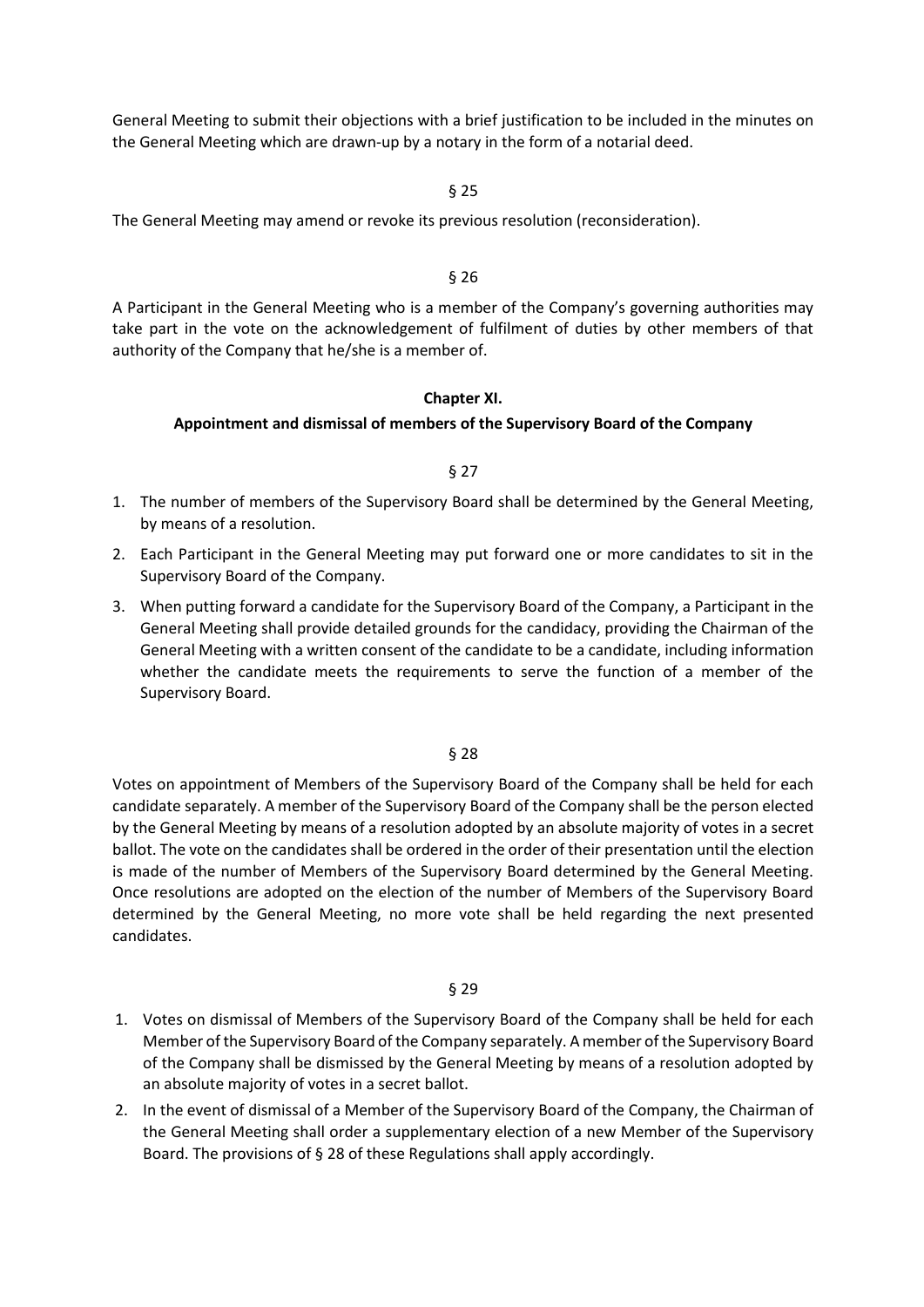If Members of the Supervisory Board of the Company are elected by voting in separate groups, such election shall take place according to the following provisions of these Regulations.

#### § 31

The number of Members of the Supervisory Board of the Company, in the event of election of the Supervisory Board of the Company by way of a vote in separate groups, shall be determined by the General Meeting.

# § 32

- 1. Upon the determination by the General Meeting of the number of Members of the Supervisory Group of the Company, the Chairman of the General Meeting shall communicate the number of shares that are represented at the General Meeting, and then announces what number of shares gives the right to elect one Member of the Supervisory Board of the Company.
- 2. The Chairman asks the Participants in the General Meeting to form groups of shareholders so that a vote in separate groups may be held.
- 3. Each Shareholder may participate only to one group formed for the purpose of election of a Member of the Supervisory Board of the Company. The Shareholders who take part in the vote in one group shall not take part in the election of the Members of the Supervisory Board of the Company by other groups, and shall not participate in the supplementary vote for the purpose of appointment of the other Members of the Supervisory Board of the Company, as stipulated in § 35 of these Regulations.

#### § 33

- 1. One Member of the Supervisory Board of the Company may be elected by a separate group of Shareholders who represent at the General Meeting at least the number of shares resulting from the division of the total number of shares represented at the General Meeting by the number of Members of the Supervisory Board of the Company that are to be elected; provided that fractional shares shall not be taken into account.
- 2. A group of Shareholders may elect more than one Member of the Supervisory Board of the Company, if its shareholding represents an appropriate multiple of the number of shares authorising the holders to elect one Member of the Supervisory Board of the Company.

- 1. A group of Shareholders shall come into existence once the list of its member Shareholders is compiled and submitted to the Chairman of the General Meeting.
- 2. After collecting and verification of the lists from all the groups that are to participate in the election of a specific number of Members of the Supervisory Board, the Chairman of the General Meeting elects a the Members of the Supervisory Board of the Company, successively in individual groups.
- 3. Members of each of the groups shall have a right to put forward candidates for Members of the Supervisory Board in their respective groups. The provisions of § 27 sections 2 and 3 and § 28 of these Regulations shall apply accordingly.
- 4. If no group of Shareholders is formed, the elections shall not be held.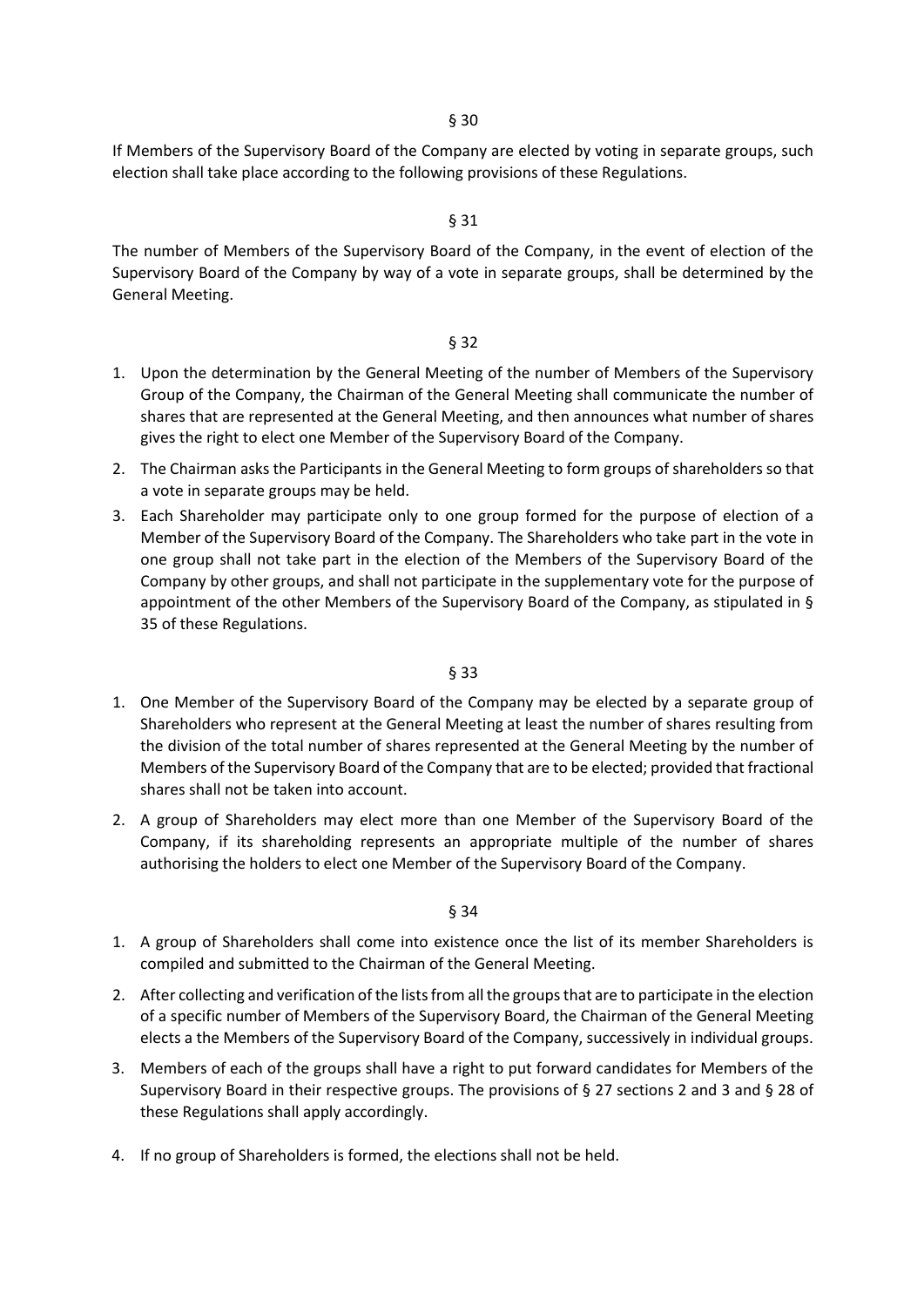If the groups of Shareholders formed to elect the Members of the Supervisory Board of the Company elect at least one Member of the Supervisory Board of the Company, but fail to elect the Supervisory Board of the Company in the number specified by the General Meeting, the remaining vacancies shall be filled by means of a vote that involves such Participants in the General Meeting that have not been involved in the vote in separate groups. The provisions of § 27 sections 2 and 3 and § 28 of these Regulations shall apply accordingly.

#### § 36

If the groups of Shareholders formed to elect the Members of the Supervisory Board of the Company fail to elect at least one Member of the Supervisory Board of the Company, supplementing elections shall not be held and the mandates of the current Members of the Supervisory Board shall not expire, unless the term of the Supervisory Board expires. In such case, Members of the Supervisory Board of a new term of office shall be elected according to the rules specified in § 27 and § 28 of these Regulations.

#### **Chapter XII.**

#### **Adjournment of the Meeting's session.**

# § 37

- 1. If the General Meeting orders adjournment(s) of its session(s), in order to maintain the continuity of the General Meeting, it shall be forbidden to extend the agenda of the General Meeting in comparison with the text of the announcement convening the original General Meeting.
- 2. If the General Meeting decides on adjournment of its session, the minutes shall cover any and all resolutions adopted before the adjournment, including information that the General Meeting has been adjourned.
- 3. Once the General Meeting session is resumed, any and all resolutions adopted in that part of the session shall be covered by separate minutes, and if there are several adjournments, in several separate minutes accordingly. Once the session is resumed, the updated attendance list of the Participants in the General Meeting shall be compiled.
- 4. Each minutes drawn-up by a notary shall be accompanied by the attendance list of the Participants in the General Meeting taking part in a given part of the session.

# **Chapter XIII.**

#### **Final provisions.**

§ 38

The course of the session may - in whole or in part – be additionally recorded by means of voice recording or otherwise, at the request of the Management Board of the Company. Media containing the recordings shall be kept by the Management Board of the Company which may take a decision on their destruction, and no copies of such recordings shall be issued.

#### § 39

Powers of attorney to exercise a voting right or documents stating the fact that the Shareholder has acted through another representative or attorney shall be attached to the corporate minute book. In